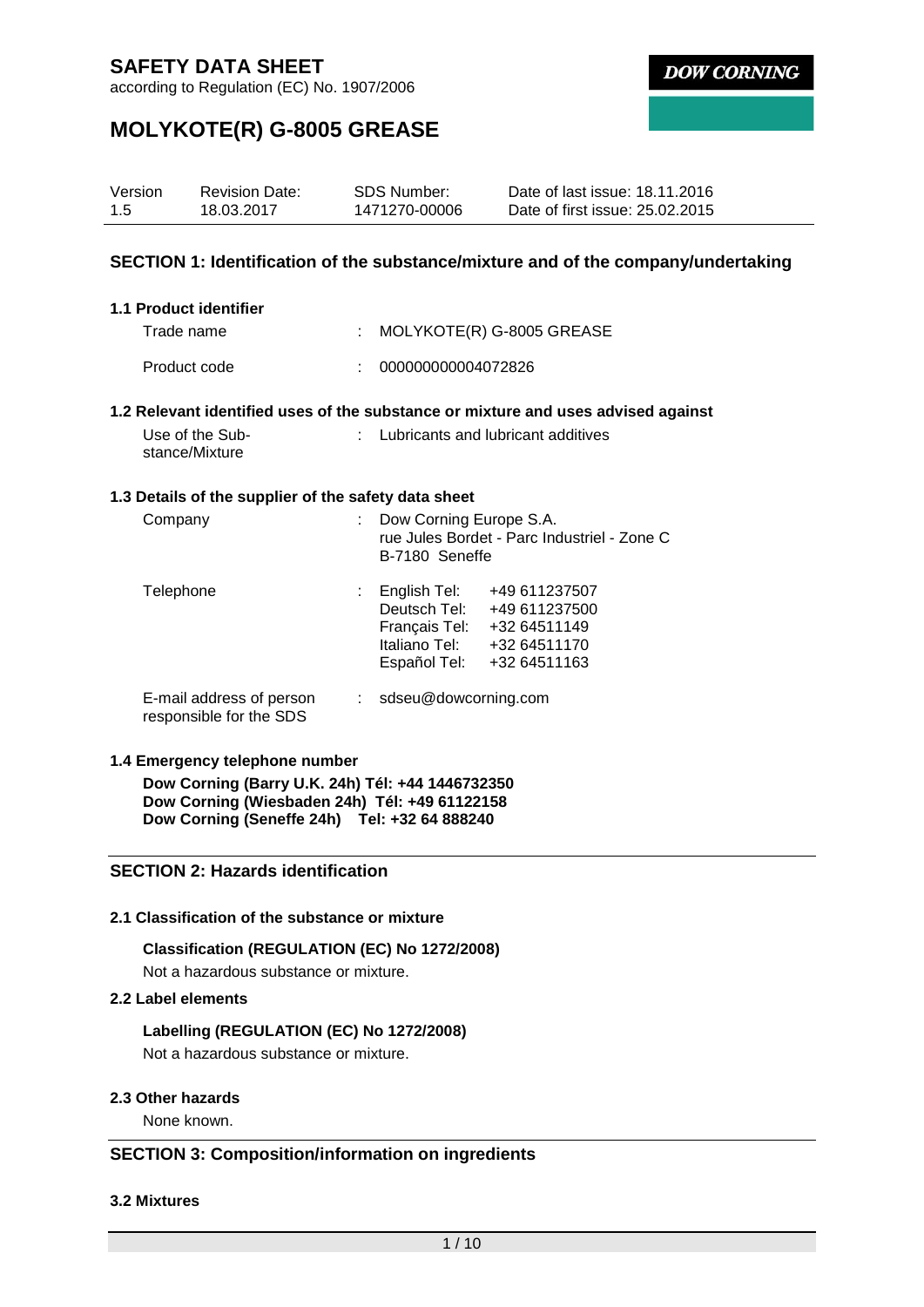according to Regulation (EC) No. 1907/2006

**DOW CORNING** 

# **MOLYKOTE(R) G-8005 GREASE**

| Version<br>1.5  | <b>Revision Date:</b><br>18.03.2017 | <b>SDS Number:</b><br>1471270-00006 |                                 | Date of last issue: 18.11.2016<br>Date of first issue: 25.02.2015 |
|-----------------|-------------------------------------|-------------------------------------|---------------------------------|-------------------------------------------------------------------|
| Chemical nature |                                     |                                     | <b>Fluorinated hydrocarbons</b> |                                                                   |
| <b>Remarks</b>  | <b>Hazardous components</b>         | ÷                                   | No hazardous ingredients        |                                                                   |

## **SECTION 4: First aid measures**

| 4.1 Description of first aid measures |    |                                                                                                                           |  |  |  |  |
|---------------------------------------|----|---------------------------------------------------------------------------------------------------------------------------|--|--|--|--|
| Protection of first-aiders            |    | No special precautions are necessary for first aid responders.                                                            |  |  |  |  |
| If inhaled                            | t. | If inhaled, remove to fresh air.<br>Get medical attention if symptoms occur.                                              |  |  |  |  |
| In case of skin contact               |    | $\therefore$ Wash with water and soap as a precaution.<br>Get medical attention if symptoms occur.                        |  |  |  |  |
| In case of eye contact                |    | $\therefore$ Flush eyes with water as a precaution.<br>Get medical attention if irritation develops and persists.         |  |  |  |  |
| If swallowed                          |    | : If swallowed, DO NOT induce vomiting.<br>Get medical attention if symptoms occur.<br>Rinse mouth thoroughly with water. |  |  |  |  |

**4.2 Most important symptoms and effects, both acute and delayed** None known.

# **4.3 Indication of any immediate medical attention and special treatment needed**

Treatment : Treat symptomatically and supportively.

## **SECTION 5: Firefighting measures**

## **5.1 Extinguishing media**

| Suitable extinguishing media : Water spray | Alcohol-resistant foam<br>Carbon dioxide (CO2)<br>Dry chemical |
|--------------------------------------------|----------------------------------------------------------------|
| Unsuitable extinguishing                   | : None known.                                                  |

### media

**5.2 Special hazards arising from the substance or mixture**

| fighting                                                | Specific hazards during fire- : Exposure to combustion products may be a hazard to health. |
|---------------------------------------------------------|--------------------------------------------------------------------------------------------|
| Hazardous combustion prod- : Fluorine compounds<br>ucts | Carbon oxides                                                                              |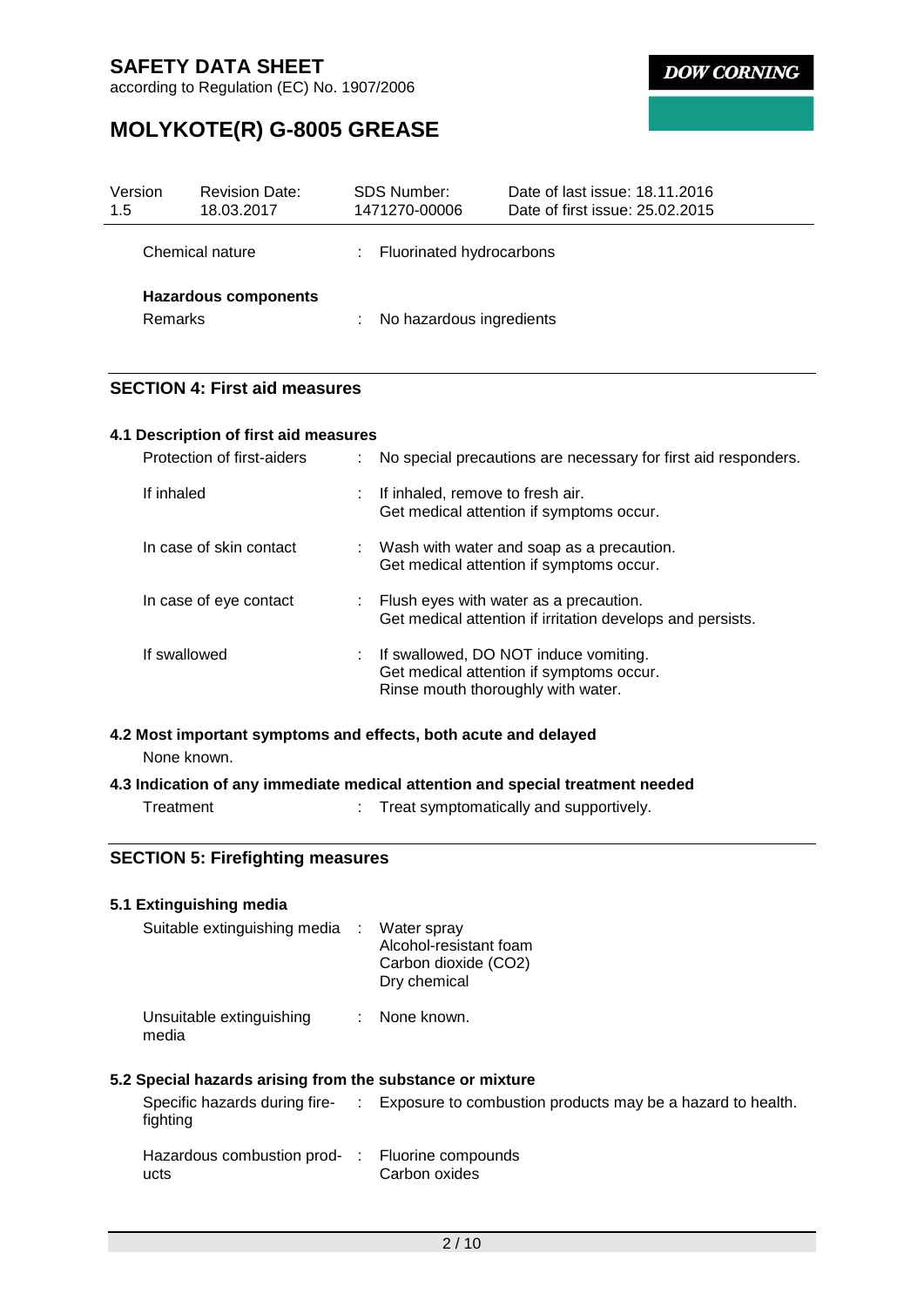according to Regulation (EC) No. 1907/2006

**DOW CORNING** 

# **MOLYKOTE(R) G-8005 GREASE**

| Version<br>1.5                      | <b>Revision Date:</b><br>18.03.2017                           | <b>SDS Number:</b><br>1471270-00006                                                                                                                                                                                                                     | Date of last issue: 18.11.2016<br>Date of first issue: 25.02.2015                                              |
|-------------------------------------|---------------------------------------------------------------|---------------------------------------------------------------------------------------------------------------------------------------------------------------------------------------------------------------------------------------------------------|----------------------------------------------------------------------------------------------------------------|
| for firefighters                    | 5.3 Advice for firefighters<br>Special protective equipment : |                                                                                                                                                                                                                                                         | Wear self-contained breathing apparatus for firefighting if nec-<br>essary. Use personal protective equipment. |
| Specific extinguishing meth-<br>ods |                                                               | Use extinguishing measures that are appropriate to local cir-<br>cumstances and the surrounding environment.<br>Use water spray to cool unopened containers.<br>Remove undamaged containers from fire area if it is safe to do<br>SO.<br>Evacuate area. |                                                                                                                |

## **SECTION 6: Accidental release measures**

| 6.1 Personal precautions, protective equipment and emergency procedures                                                                                                                                                                                                                                                                                                                                                                                                                                                                                                                                                                                                |
|------------------------------------------------------------------------------------------------------------------------------------------------------------------------------------------------------------------------------------------------------------------------------------------------------------------------------------------------------------------------------------------------------------------------------------------------------------------------------------------------------------------------------------------------------------------------------------------------------------------------------------------------------------------------|
| : Follow safe handling advice and personal protective equip-<br>ment recommendations.                                                                                                                                                                                                                                                                                                                                                                                                                                                                                                                                                                                  |
|                                                                                                                                                                                                                                                                                                                                                                                                                                                                                                                                                                                                                                                                        |
| Discharge into the environment must be avoided.<br>Prevent further leakage or spillage if safe to do so.<br>Retain and dispose of contaminated wash water.<br>Local authorities should be advised if significant spillages<br>cannot be contained.                                                                                                                                                                                                                                                                                                                                                                                                                     |
| 6.3 Methods and material for containment and cleaning up                                                                                                                                                                                                                                                                                                                                                                                                                                                                                                                                                                                                               |
| Soak up with inert absorbent material.<br>For large spills, provide dyking or other appropriate contain-<br>ment to keep material from spreading. If dyked material can<br>be pumped, store recovered material in appropriate container.<br>Clean up remaining materials from spill with suitable absor-<br>bent.<br>Local or national regulations may apply to releases and dis-<br>posal of this material, as well as those materials and items<br>employed in the cleanup of releases. You will need to deter-<br>mine which regulations are applicable.<br>Sections 13 and 15 of this SDS provide information regarding<br>certain local or national requirements. |
|                                                                                                                                                                                                                                                                                                                                                                                                                                                                                                                                                                                                                                                                        |

### **6.4 Reference to other sections**

See sections: 7, 8, 11, 12 and 13.

## **SECTION 7: Handling and storage**

## **7.1 Precautions for safe handling**

| Technical measures      | : See Engineering measures under EXPOSURE<br>CONTROLS/PERSONAL PROTECTION section. |
|-------------------------|------------------------------------------------------------------------------------|
| Local/Total ventilation | : Use only with adequate ventilation.                                              |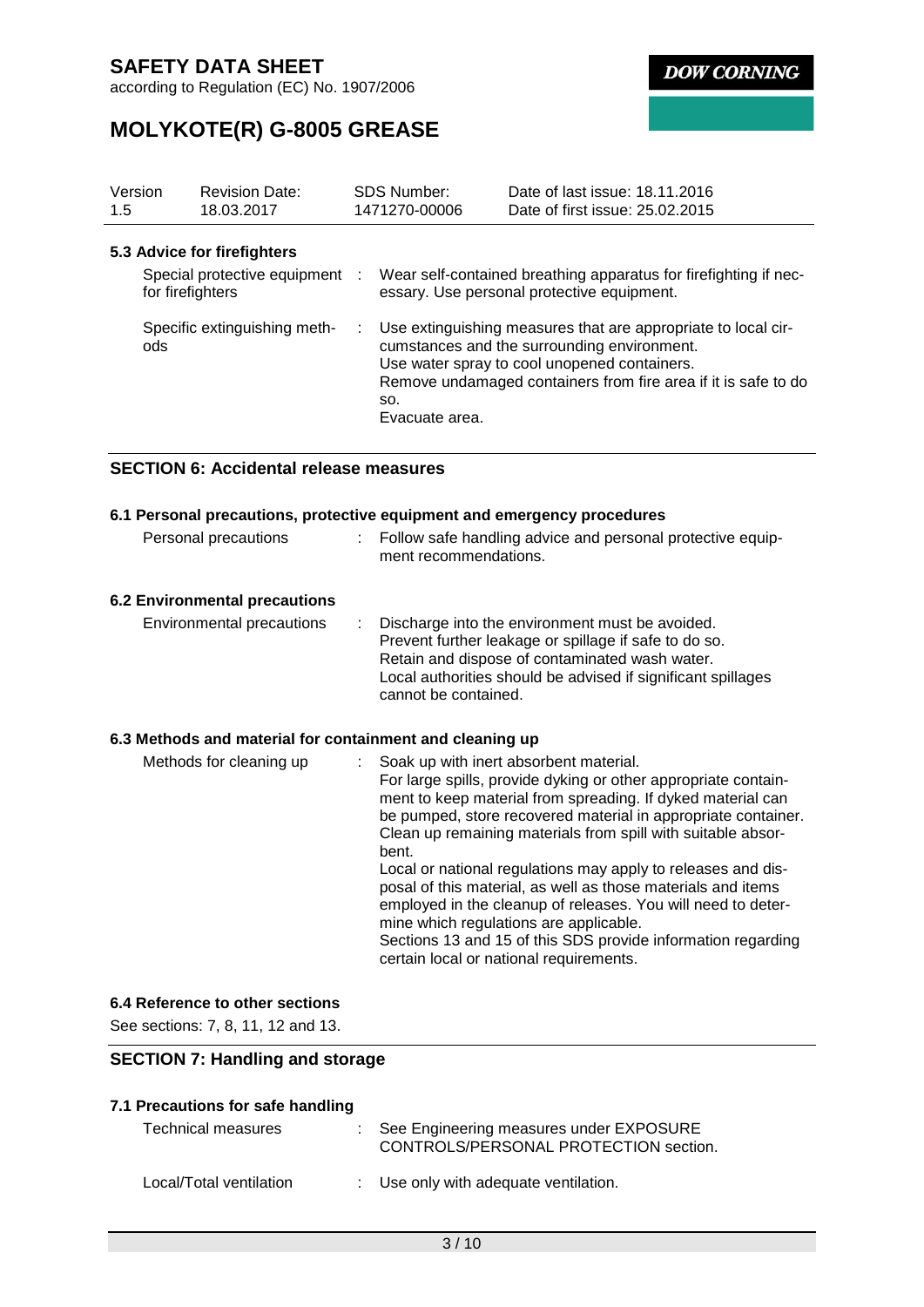according to Regulation (EC) No. 1907/2006

**DOW CORNING** 

# **MOLYKOTE(R) G-8005 GREASE**

| Version<br>1.5                                                   | <b>Revision Date:</b><br>18.03.2017              |  | <b>SDS Number:</b><br>1471270-00006                                                                                                                                                  | Date of last issue: 18.11.2016<br>Date of first issue: 25.02.2015                                                         |  |  |
|------------------------------------------------------------------|--------------------------------------------------|--|--------------------------------------------------------------------------------------------------------------------------------------------------------------------------------------|---------------------------------------------------------------------------------------------------------------------------|--|--|
| Advice on safe handling                                          |                                                  |  | Handle in accordance with good industrial hygiene and safety<br>practice.<br>Take care to prevent spills, waste and minimize release to the<br>environment.                          |                                                                                                                           |  |  |
| Hygiene measures                                                 |                                                  |  | : Ensure that eye flushing systems and safety showers are<br>located close to the working place. When using do not eat,<br>drink or smoke. Wash contaminated clothing before re-use. |                                                                                                                           |  |  |
| 7.2 Conditions for safe storage, including any incompatibilities |                                                  |  |                                                                                                                                                                                      |                                                                                                                           |  |  |
|                                                                  | Requirements for storage<br>areas and containers |  | ÷.<br>the particular national regulations.                                                                                                                                           | Keep in properly labelled containers. Store in accordance with                                                            |  |  |
| Advice on common storage                                         |                                                  |  | Do not store with the following product types:<br>Strong oxidizing agents                                                                                                            |                                                                                                                           |  |  |
| 7.3 Specific end use(s)                                          |                                                  |  |                                                                                                                                                                                      |                                                                                                                           |  |  |
| Specific use(s)                                                  |                                                  |  | quire added precautions.                                                                                                                                                             | These precautions are for room temperature handling. Use at<br>elevated temperature or aerosol/spray applications may re- |  |  |

### **SECTION 8: Exposure controls/personal protection**

### **8.1 Control parameters**

Contains no substances with occupational exposure limit values.

### **8.2 Exposure controls**

#### **Engineering measures**

Ensure adequate ventilation, especially in confined areas. Minimize workplace exposure concentrations.

#### **Personal protective equipment**

| Eye protection             |    | Wear the following personal protective equipment:<br>Safety glasses  |
|----------------------------|----|----------------------------------------------------------------------|
| Hand protection<br>Remarks | ÷. | Wash hands before breaks and at the end of workday.                  |
| Skin and body protection   |    | Skin should be washed after contact.                                 |
| Respiratory protection     |    | No personal respiratory protective equipment normally re-<br>quired. |

## **SECTION 9: Physical and chemical properties**

### **9.1 Information on basic physical and chemical properties**

| Appearance |  | Grease |
|------------|--|--------|
|------------|--|--------|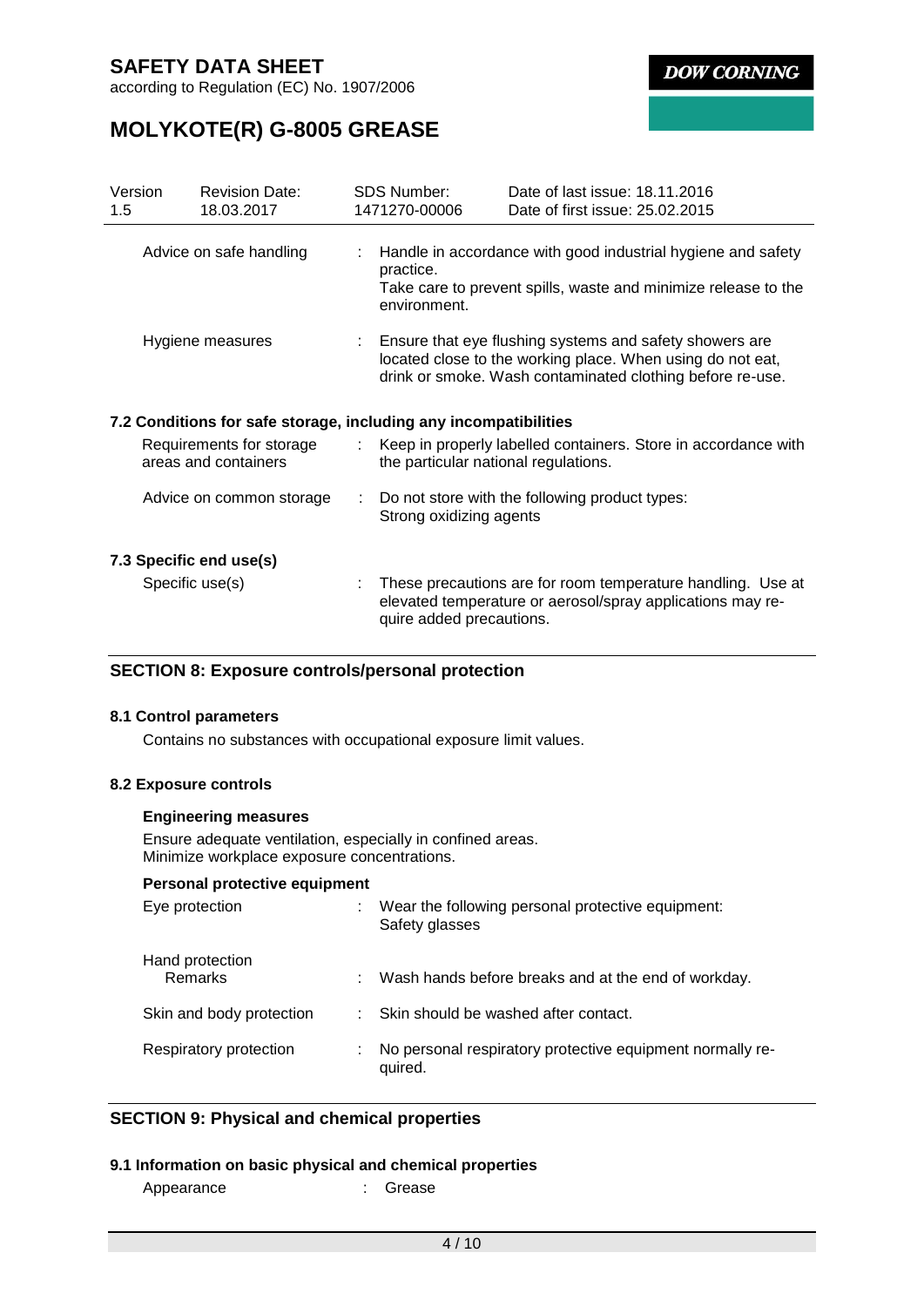according to Regulation (EC) No. 1907/2006

**DOW CORNING** 

# **MOLYKOTE(R) G-8005 GREASE**

| 1.5 | Version         | <b>Revision Date:</b><br>18.03.2017                   |   | <b>SDS Number:</b><br>1471270-00006 | Date of last issue: 18.11.2016<br>Date of first issue: 25.02.2015 |
|-----|-----------------|-------------------------------------------------------|---|-------------------------------------|-------------------------------------------------------------------|
|     | Colour          |                                                       |   | white                               |                                                                   |
|     | Odour           |                                                       |   | none                                |                                                                   |
|     |                 | <b>Odour Threshold</b>                                |   | No data available                   |                                                                   |
|     | pH              |                                                       |   | Not applicable                      |                                                                   |
|     |                 | Melting point/freezing point                          | ÷ | No data available                   |                                                                   |
|     | range           | Initial boiling point and boiling                     | ÷ | Not applicable                      |                                                                   |
|     | Flash point     |                                                       |   | Not applicable                      |                                                                   |
|     |                 | Evaporation rate                                      |   | Not applicable                      |                                                                   |
|     |                 | Flammability (solid, gas)                             | ÷ |                                     | Not classified as a flammability hazard                           |
|     |                 | Upper explosion limit / Upper<br>flammability limit   | ÷ | No data available                   |                                                                   |
|     |                 | Lower explosion limit / Lower :<br>flammability limit |   | No data available                   |                                                                   |
|     |                 | Vapour pressure                                       |   | Not applicable                      |                                                                   |
|     |                 | Relative vapour density                               |   | No data available                   |                                                                   |
|     |                 | Relative density                                      |   | 2.0                                 |                                                                   |
|     | Solubility(ies) | Water solubility                                      |   | No data available                   |                                                                   |
|     | octanol/water   | Partition coefficient: n-                             |   | No data available                   |                                                                   |
|     |                 | Auto-ignition temperature                             | ÷ | No data available                   |                                                                   |
|     |                 | Decomposition temperature                             | ÷ | No data available                   |                                                                   |
|     | Viscosity       | Viscosity, dynamic                                    | ÷ | Not applicable                      |                                                                   |
|     |                 | <b>Explosive properties</b>                           |   | Not explosive                       |                                                                   |
|     |                 | Oxidizing properties                                  |   |                                     | The substance or mixture is not classified as oxidizing.          |
|     |                 | 9.2 Other information                                 |   |                                     |                                                                   |
|     |                 | Molecular weight                                      |   | No data available                   |                                                                   |
|     | Particle size   |                                                       |   | No data available                   |                                                                   |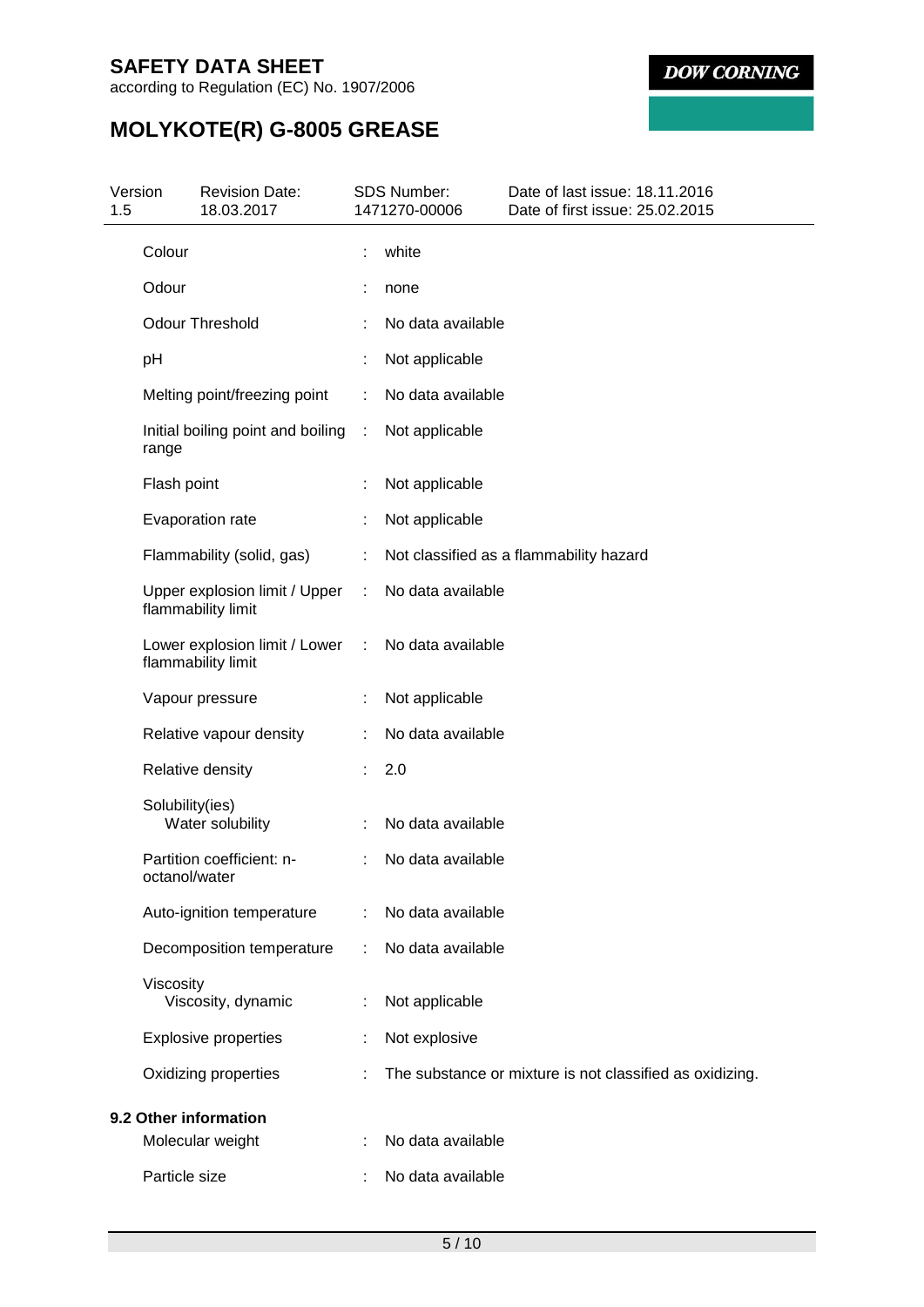according to Regulation (EC) No. 1907/2006

**DOW CORNING** 

# **MOLYKOTE(R) G-8005 GREASE**

| Version<br>1.5  | <b>Revision Date:</b><br>18.03.2017            | <b>SDS Number:</b><br>1471270-00006            | Date of last issue: 18.11.2016<br>Date of first issue: 25.02.2015                                                          |
|-----------------|------------------------------------------------|------------------------------------------------|----------------------------------------------------------------------------------------------------------------------------|
|                 | Self-ignition                                  |                                                | : The substance or mixture is not classified as pyrophoric. The<br>substance or mixture is not classified as self heating. |
|                 | <b>SECTION 10: Stability and reactivity</b>    |                                                |                                                                                                                            |
| 10.1 Reactivity | Not classified as a reactivity hazard.         |                                                |                                                                                                                            |
|                 | <b>10.2 Chemical stability</b>                 |                                                |                                                                                                                            |
|                 | Stable under normal conditions.                |                                                |                                                                                                                            |
|                 | 10.3 Possibility of hazardous reactions        |                                                |                                                                                                                            |
|                 | Hazardous reactions                            |                                                | Can react with strong oxidizing agents.                                                                                    |
|                 | 10.4 Conditions to avoid                       |                                                |                                                                                                                            |
|                 | Conditions to avoid                            | None known.                                    |                                                                                                                            |
|                 | 10.5 Incompatible materials                    |                                                |                                                                                                                            |
|                 | Materials to avoid                             | Oxidizing agents                               |                                                                                                                            |
|                 |                                                |                                                |                                                                                                                            |
|                 | 10.6 Hazardous decomposition products          | No hazardous decomposition products are known. |                                                                                                                            |
|                 |                                                |                                                |                                                                                                                            |
|                 | <b>SECTION 11: Toxicological information</b>   |                                                |                                                                                                                            |
|                 | 11.1 Information on toxicological effects      |                                                |                                                                                                                            |
|                 | Information on likely routes of :              | Skin contact                                   |                                                                                                                            |
| exposure        |                                                | Ingestion                                      |                                                                                                                            |
|                 |                                                | Eye contact                                    |                                                                                                                            |
|                 | <b>Acute toxicity</b>                          |                                                |                                                                                                                            |
|                 | Not classified based on available information. |                                                |                                                                                                                            |
|                 | <b>Skin corrosion/irritation</b>               |                                                |                                                                                                                            |
|                 | Not classified based on available information. |                                                |                                                                                                                            |
|                 | Serious eye damage/eye irritation              |                                                |                                                                                                                            |
|                 | Not classified based on available information. |                                                |                                                                                                                            |
|                 | <b>Respiratory or skin sensitisation</b>       |                                                |                                                                                                                            |
|                 | <b>Skin sensitisation</b>                      |                                                |                                                                                                                            |
|                 | Not classified based on available information. |                                                |                                                                                                                            |
|                 | <b>Respiratory sensitisation</b>               |                                                |                                                                                                                            |
|                 | Not classified based on available information. |                                                |                                                                                                                            |
|                 | Germ cell mutagenicity                         |                                                |                                                                                                                            |
|                 | Not classified based on available information. |                                                |                                                                                                                            |
|                 |                                                |                                                |                                                                                                                            |
|                 |                                                | $6/10$                                         |                                                                                                                            |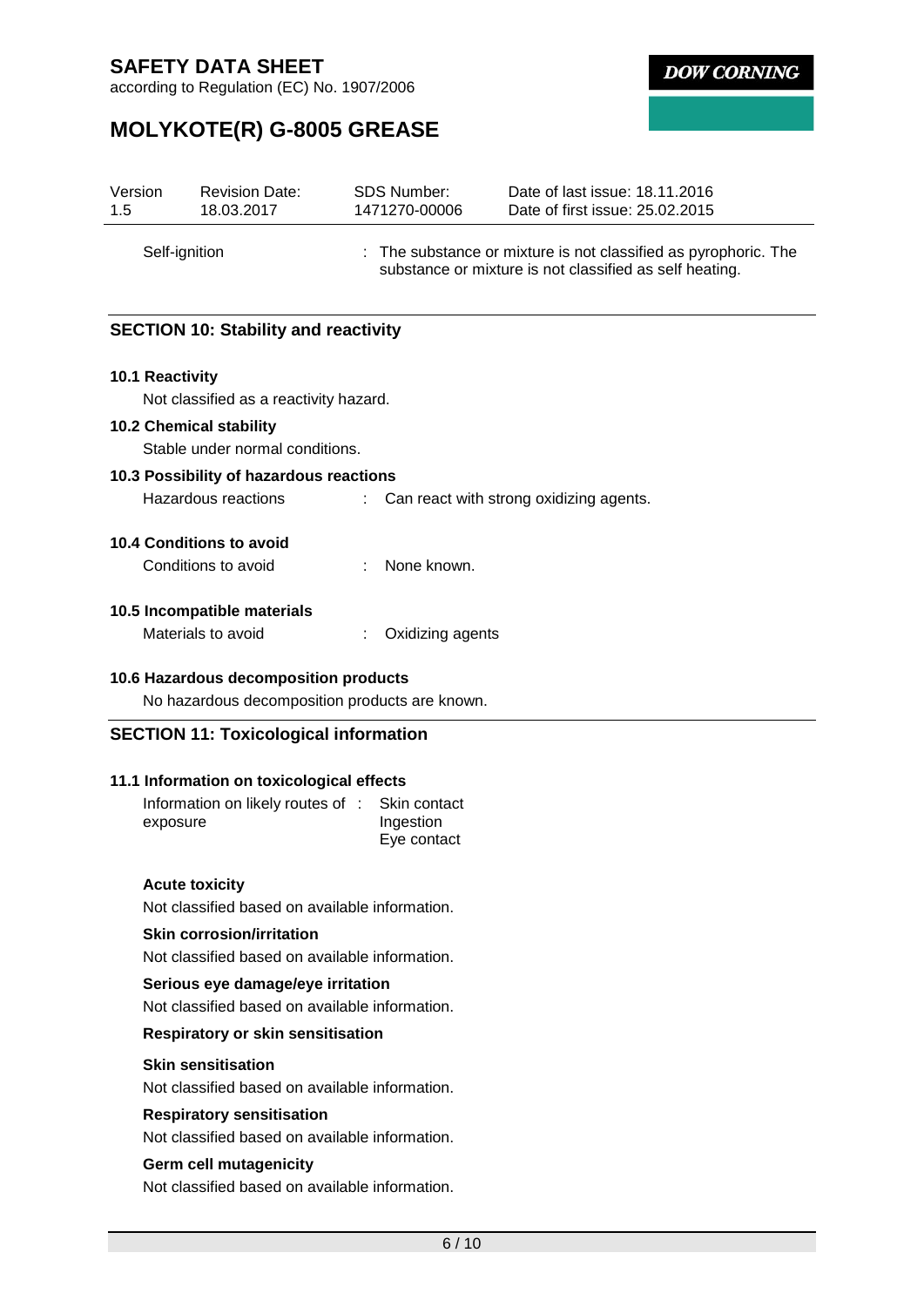Version

according to Regulation (EC) No. 1907/2006

Revision Date:



Date of last issue: 18.11.2016

# **MOLYKOTE(R) G-8005 GREASE**

| 1.5 | 18.03.2017                                     | 1471270-00006 | Date of first issue: 25.02.2015                                                                               |
|-----|------------------------------------------------|---------------|---------------------------------------------------------------------------------------------------------------|
|     | Carcinogenicity                                |               |                                                                                                               |
|     | Not classified based on available information. |               |                                                                                                               |
|     | <b>Reproductive toxicity</b>                   |               |                                                                                                               |
|     | Not classified based on available information. |               |                                                                                                               |
|     | <b>STOT - single exposure</b>                  |               |                                                                                                               |
|     | Not classified based on available information. |               |                                                                                                               |
|     | <b>STOT - repeated exposure</b>                |               |                                                                                                               |
|     | Not classified based on available information. |               |                                                                                                               |
|     | <b>Aspiration toxicity</b>                     |               |                                                                                                               |
|     | Not classified based on available information. |               |                                                                                                               |
|     | <b>SECTION 12: Ecological information</b>      |               |                                                                                                               |
|     | 12.1 Toxicity                                  |               |                                                                                                               |
|     | No data available                              |               |                                                                                                               |
|     | 12.2 Persistence and degradability             |               |                                                                                                               |
|     | No data available                              |               |                                                                                                               |
|     | 12.3 Bioaccumulative potential                 |               |                                                                                                               |
|     | No data available                              |               |                                                                                                               |
|     | 12.4 Mobility in soil                          |               |                                                                                                               |
|     | No data available                              |               |                                                                                                               |
|     | 12.5 Results of PBT and vPvB assessment        |               |                                                                                                               |
|     | Not relevant                                   |               |                                                                                                               |
|     | 12.6 Other adverse effects                     |               |                                                                                                               |
|     | No data available                              |               |                                                                                                               |
|     | <b>SECTION 13: Disposal considerations</b>     |               |                                                                                                               |
|     | 13.1 Waste treatment methods                   |               |                                                                                                               |
|     | Product                                        |               | Dispose of in accordance with local regulations.                                                              |
|     |                                                |               | According to the European Waste Catalogue, Waste Codes<br>are not product specific, but application specific. |
|     |                                                |               | Waste codes should be assigned by the user, preferably in                                                     |
|     |                                                |               | discussion with the waste disposal authorities.                                                               |
|     | Contaminated packaging                         |               | Empty containers should be taken to an approved waste han-                                                    |
|     |                                                |               | dling site for recycling or disposal.                                                                         |
|     |                                                |               | If not otherwise specified: Dispose of as unused product.                                                     |
|     |                                                |               |                                                                                                               |
|     | <b>SECTION 14: Transport information</b>       |               |                                                                                                               |

SDS Number:

#### **14.1 UN number**

Not regulated as a dangerous good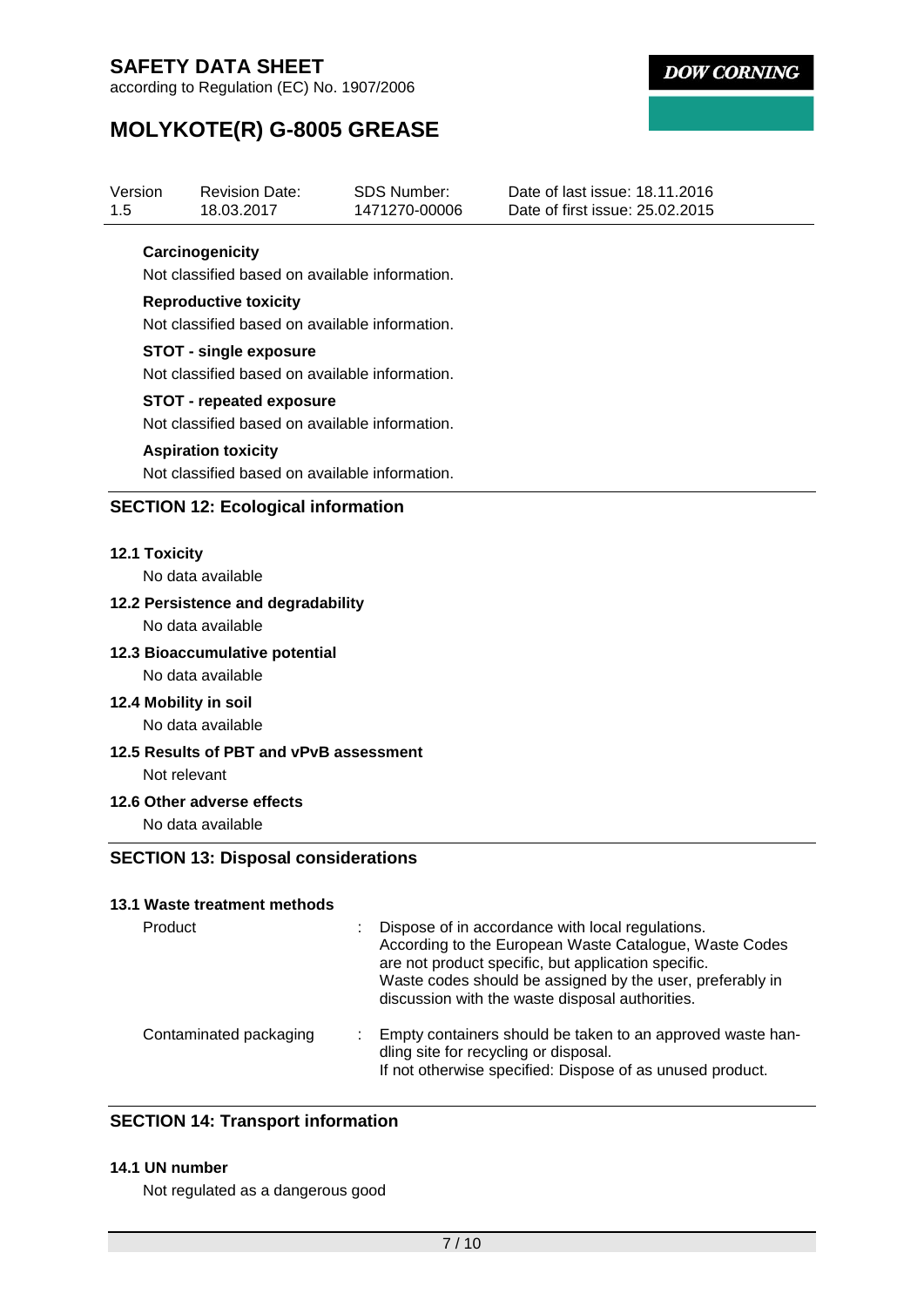according to Regulation (EC) No. 1907/2006

**DOW CORNING** 

# **MOLYKOTE(R) G-8005 GREASE**

| Version<br>Revision Date:<br>1.5<br>18.03.2017 | SDS Number:<br>1471270-00006 | Date of last issue: 18.11.2016<br>Date of first issue: 25.02.2015 |
|------------------------------------------------|------------------------------|-------------------------------------------------------------------|
|------------------------------------------------|------------------------------|-------------------------------------------------------------------|

### **14.2 UN proper shipping name**

Not regulated as a dangerous good

### **14.3 Transport hazard class(es)**

Not regulated as a dangerous good

### **14.4 Packing group**

Not regulated as a dangerous good

### **14.5 Environmental hazards**

Not regulated as a dangerous good

#### **14.6 Special precautions for user**

Not applicable

### **14.7 Transport in bulk according to Annex II of Marpol and the IBC Code**

| Remarks | Not applicable for product as supplied. |
|---------|-----------------------------------------|

## **SECTION 15: Regulatory information**

#### **15.1 Safety, health and environmental regulations/legislation specific for the substance or mixture**

| REACH - Restrictions on the manufacture, placing on<br>the market and use of certain dangerous substances,<br>preparations and articles (Annex XVII) | Not applicable |
|------------------------------------------------------------------------------------------------------------------------------------------------------|----------------|
| REACH - Candidate List of Substances of Very High<br>Concern for Authorisation (Article 59).                                                         | Not applicable |
| Regulation (EC) No 1005/2009 on substances that de-<br>plete the ozone layer                                                                         | Not applicable |
| Regulation (EC) No 850/2004 on persistent organic pol-<br>lutants                                                                                    | Not applicable |
| Regulation (EC) No 649/2012 of the European Parlia-<br>ment and the Council concerning the export and import<br>of dangerous chemicals               | Not applicable |

Seveso III: Directive 2012/18/EU of the European Parliament and of the Council on the control of major-accident hazards involving dangerous substances. Not applicable

|              | The components of this product are reported in the following inventories:                                                                                                                                                                                                                                             |
|--------------|-----------------------------------------------------------------------------------------------------------------------------------------------------------------------------------------------------------------------------------------------------------------------------------------------------------------------|
| KECI         | All ingredients listed, exempt or notified.                                                                                                                                                                                                                                                                           |
| TCSI         | All ingredients listed or exempt.                                                                                                                                                                                                                                                                                     |
| <b>REACH</b> | For purchases from Dow Corning EU legal entities, all ingredi-<br>ents are currently pre/registered or exempt under REACH.<br>Please refer to section 1 for recommended uses. For pur-<br>chases from non-EU Dow Corning legal entities with the inten-<br>tion to export into EEA please contact your DC representa- |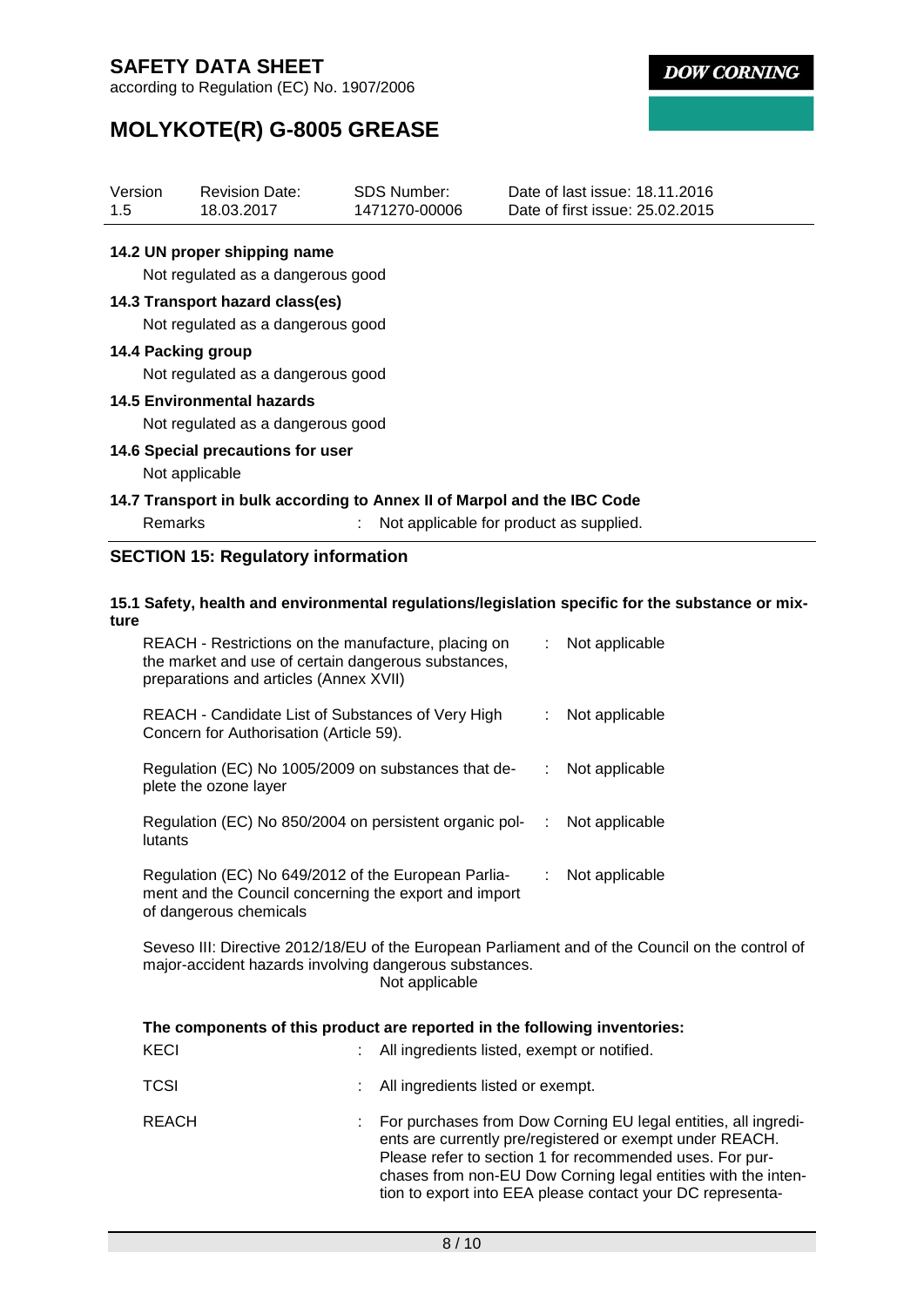according to Regulation (EC) No. 1907/2006

**DOW CORNING** 

# **MOLYKOTE(R) G-8005 GREASE**

| Version<br>1.5 |                  | <b>Revision Date:</b><br>18.03.2017 | <b>SDS Number:</b><br>1471270-00006 | Date of last issue: 18.11.2016<br>Date of first issue: 25.02.2015                                                                                                                                                                                  |
|----------------|------------------|-------------------------------------|-------------------------------------|----------------------------------------------------------------------------------------------------------------------------------------------------------------------------------------------------------------------------------------------------|
|                |                  |                                     | tive/local office.                  |                                                                                                                                                                                                                                                    |
|                | <b>TSCA</b>      |                                     | exemption.                          | : All chemical substances in this product are either listed on the<br>TSCA Inventory or are in compliance with a TSCA Inventory                                                                                                                    |
|                | <b>AICS</b>      |                                     | All ingredients listed or exempt.   |                                                                                                                                                                                                                                                    |
|                | <b>IECSC</b>     |                                     | All ingredients listed or exempt.   |                                                                                                                                                                                                                                                    |
|                | <b>ENCS/ISHL</b> |                                     | inventory listing.                  | All components are listed on ENCS/ISHL or exempted from                                                                                                                                                                                            |
|                | <b>PICCS</b>     |                                     | All ingredients listed or exempt.   |                                                                                                                                                                                                                                                    |
|                | <b>DSL</b>       |                                     |                                     | This product contains one or more substances which are not<br>on the Canadian Domestic Substances List (DSL). Import of<br>this product into Canada has volume limitations. For volume<br>limits please consult Dow Corning Regulatory Compliance. |
|                | <b>NZIOC</b>     |                                     | All ingredients listed or exempt.   |                                                                                                                                                                                                                                                    |

## **15.2 Chemical safety assessment**

A Chemical Safety Assessment has not been carried out.

## **SECTION 16: Other information**

### **Full text of other abbreviations**

ADN - European Agreement concerning the International Carriage of Dangerous Goods by Inland Waterways; ADR - European Agreement concerning the International Carriage of Dangerous Goods by Road; AICS - Australian Inventory of Chemical Substances; ASTM - American Society for the Testing of Materials; bw - Body weight; CLP - Classification Labelling Packaging Regulation; Regulation (EC) No 1272/2008; CMR - Carcinogen, Mutagen or Reproductive Toxicant; DIN - Standard of the German Institute for Standardisation; DSL - Domestic Substances List (Canada); ECHA - European Chemicals Agency; EC-Number - European Community number; ECx - Concentration associated with x% response; ELx - Loading rate associated with x% response; EmS - Emergency Schedule; ENCS - Existing and New Chemical Substances (Japan); ErCx - Concentration associated with x% growth rate response; GHS - Globally Harmonized System; GLP - Good Laboratory Practice; IARC - International Agency for Research on Cancer; IATA - International Air Transport Association; IBC - International Code for the Construction and Equipment of Ships carrying Dangerous Chemicals in Bulk; IC50 - Half maximal inhibitory concentration; ICAO - International Civil Aviation Organization; IECSC - Inventory of Existing Chemical Substances in China; IMDG - International Maritime Dangerous Goods; IMO - International Maritime Organization; ISHL - Industrial Safety and Health Law (Japan); ISO - International Organisation for Standardization; KECI - Korea Existing Chemicals Inventory; LC50 - Lethal Concentration to 50 % of a test population; LD50 - Lethal Dose to 50% of a test population (Median Lethal Dose); MARPOL - International Convention for the Prevention of Pollution from Ships; n.o.s. - Not Otherwise Specified; NO(A)EC - No Observed (Adverse) Effect Concentration; NO(A)EL - No Observed (Adverse) Effect Level; NOELR - No Observable Effect Loading Rate; NZIoC - New Zealand Inventory of Chemicals; OECD - Organization for Economic Co-operation and Develop-